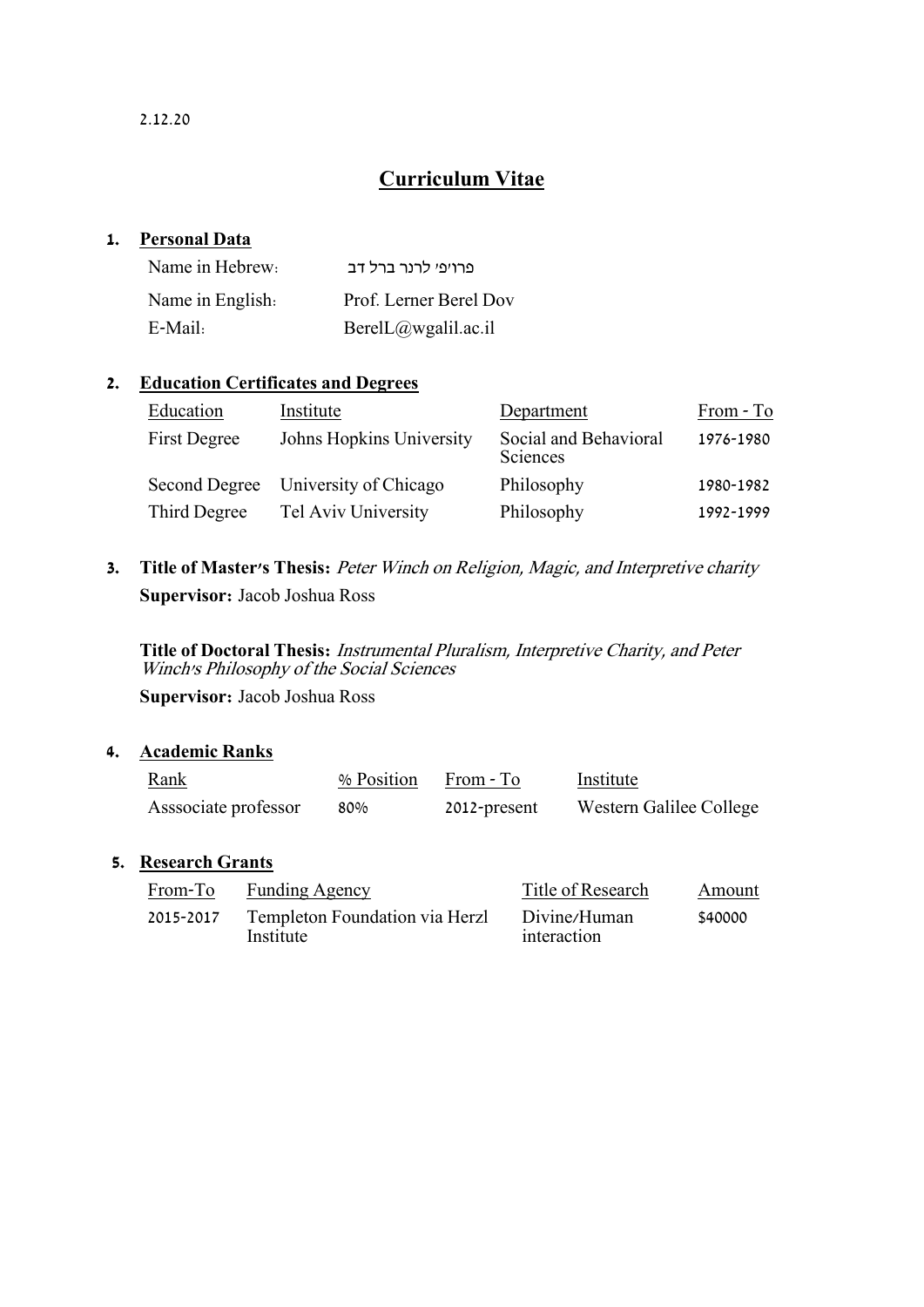# **6. Positions Held**

| From-To      | Institute                                   | Position                                | % Position |
|--------------|---------------------------------------------|-----------------------------------------|------------|
| 2009-present | <b>Interdisciplinary Center</b><br>Herzliya | Non-faculty instructor                  | 10%        |
| 2000-present | Safed Academic College                      | Non-faculty instructor                  | 30%        |
| 1997-8       | Bar Ilan University                         | Non-faculty instructor                  | 10%        |
| 1999-2000    | Kinneret College                            | Non-faculty instructor                  | 50%        |
| 1997-present | Western Galilee College                     | <b>Associate Professor</b><br>(present) | 80%        |

# **7. Scientific Areas of Specialization**

Philosophy of social science philosophy of religion practical ethics Jewish philosophy Bible

### **8. Miscellaneous**

Referee for the journal Philosophy of the Social Sciences. Referee for the journal Practical Philosophy. Referee for the Journal Philosophia: Philosophical Quarterly of Israel Referee for the journal Social Epistemology. Member of Editorial Board, Women in Judaism: a Multidisciplinary Journal Referee for grant proposal Israel Science Foundation Audio and Video Section co-editor for Episteme Links academic philosophy portal <http://www.epistemelinks.com/>

# **9. Academic Profile**

Much of my early philosophical research has focused on Neo-Wittgensteinian philosophy of social science and of religion, and in particular, that of Peter Winch. One of my first publications on the topic ("Winch and Instrumental Pluralism") sparked an exchange with L.D. Keita and Patrick Phillips in the pages of the journal *Philosophy of* the Social Sciences. My related book, Rules, Magic and Instrumental Reason was well received by reviewers. Kevin Schilbrack wrote: "Lerner has produced a valuable guide to Winch's Wittgensteinian approach to the study of religion. Clearly written and argued, it is in fact the best book on the subject" (Method & Theory in the Study of Religion 15:111-112). Theodore Schatzki wrote, "All in all, Lerner's book offers useful criticisms of Winch's ideas and is the most methodic and comprehensive treatment available of Winch's philosophy of the social sciences" (*Philosophy of the Social* Sciences June 2005, pg. 232). The book has also appeared in reading lists of university courses such as the University of Edinburg's course in social theory: <http://www.sps.ed.ac.uk/data/assets/pdffile/0010/33589/SocialTheory09.pdf>

My related articles have also drawn some attention. Graham Harvey was impressed by my "Understanding a (Secular) Primitive Society," which deals with certain preconceptions that influence the anthropology of religion, and asked me to write a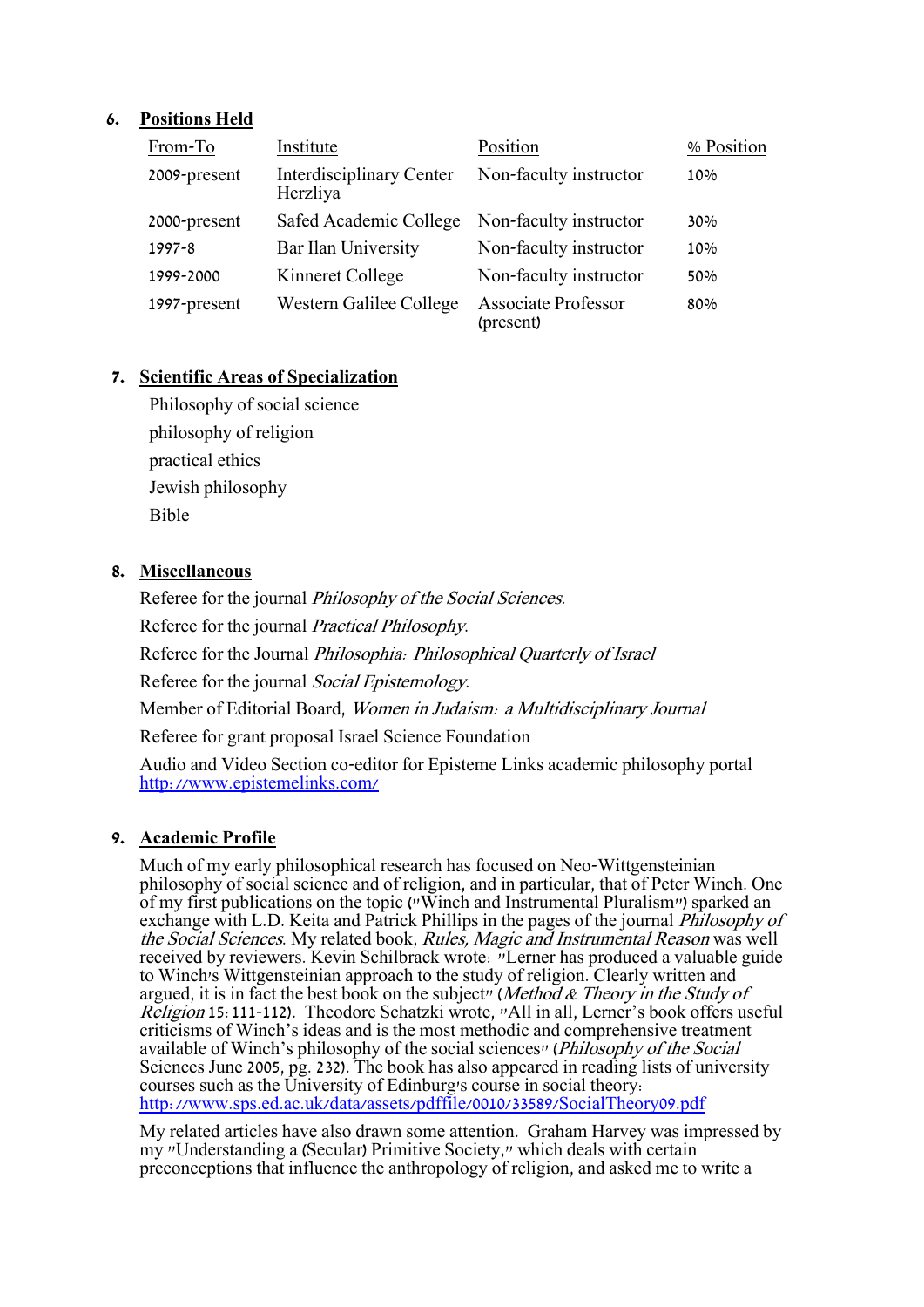chapter for his Indigenous Religions: A Companion, (Cassel 2000). I ended up writing "Magic and Secularity among the Azande and Nuer" for that book. Later, Harvey republished "Understanding a (Secular) Primitive Society" in his Readings in Indigenous Religions (London: Continuum, 2002). The article continues to attract interest; in 2008 a long discussion of it took place on Richard Dawkin's website <http://forum.richarddawkins.net/viewtopic.php?f=20&t=65111>

My articles in biblical studies have gained some scholarly attention and have been cited in biblical commentaries and monographs. For instance, in his Assimilation Versus Separation: Joseph the Aministrator and the Politics of Religion in Biblical Israel Aaron Wildavsky calls my article "Joseph the Unjust" "the most thoroughgoing criticism of Joseph's behavior" (p. 204). My strong interest in Jewish and biblical studies is reflected not only in publications restricted to those fields, but also in articles which span the gap between Jewish studies and modern philosophy. "Wittgenstein's Scapegoat" uses biblical exegesis to critique the way some philosophers have understood the biblical scapegoat ritual; the critique has been adopted by some philosophers, such as Duncan Ricter in his book, Wittgenstein at his Word (pp. 165-7). "Saving the Akedah from the Philosophers" argues against philosophical interpretations of the biblical story of the binding of Isaac and led to published exchange of articles with Shubert Spero. "Interfering with Divinely Imposed Suffering" cites traditional Jewish texts while criticizing part of John Hick's theodicy. "Maimonides on Free Will at the Societal Level" (which has also been published in a Chinese translation) interprets a passage from Maimonides in the light of contemporary philosophy of the social sciences, and "RaMBaM and Middle Knowledge" discusses a problem in the interpretation of Maimonides in the light of philosophical ideas developed within Christian theology. Sometimes the philosophical interests reflected in my teaching take on a Jewish direction in my publications: I taught courses on "Sex and Philosophy" and wrote an article on Judaism for Alan Soble's Sex from Plato to Paglia: A Philosophical Encyclopedia. My course on "Philosophy and Contemporary Issues" has dealt with animal rights and environmental ethics, and I have written about Jewish aspects of those subjects for the *Encyclopedia* of Religion and Nature, the Encyclopedia of Animals and Humans and the forthcoming Encyclopedia of Animal Rights and Animal Welfare. I like to think that all of these publications have helped open up new lines of communication between traditional Jewish culture and contemporary western thought, a goal which is also served by the classes on modern philosophy which I have taught at Yeshivat Maale Gilboa.

One issue of particular interest for me is the status of women in Judaism. I first wrote on this topic in my article, "And He Shall Rule Over Thee," and it is important for my "No Happy Ending for Esther," which was required reading for a course in feminist Jewish studies at Brandeis University,

<http://www.brandeis.edu/departments/nejs/syllabi/docs/2006/nejs376b-s2006.pdf>My more recently published "Could I Have Been a Woman? Meditations on a Controversial Benediction" (Philosophy and Literature) applies the tools of analytic philosophy to an important feminist discussion of Jewish liturgy; an earlier presentation of its main thesis which I published on the Internet has been discussed in Dalia Marx's recent book, Be'et Ishan V'a'ira: al Hatfilot Shebein Yom Uvein Layla (Yediyot Ahronot, 2010). I also serve on the editorial board of the online journal, Women in Judaism: a Multidisciplinary Journal. Most recently, my article "The Ten Curses of Eve, which argues that rabbinic Judaism was always aware of the inequality suffered by women in traditional Jewish societies, appeared in *Women and Judaism*.

The Royal Institute of Philosophy's journal Think has an unusually open-minded editorial policy, which has allowed me to publish philosophical work in somewhat unusual literary formats. "A Multicultural Dialogue on the Transmigration of Souls" describes a fictional conversation between students in my philosophy of religion course at the Western Galilee College. The two short papers, "Should Philosophers be Consistent?" parts I and II are deliberately constructed so that together they create a logical paradox. My dialogue, "My Evening with Mr. Wang," pushes the boundaries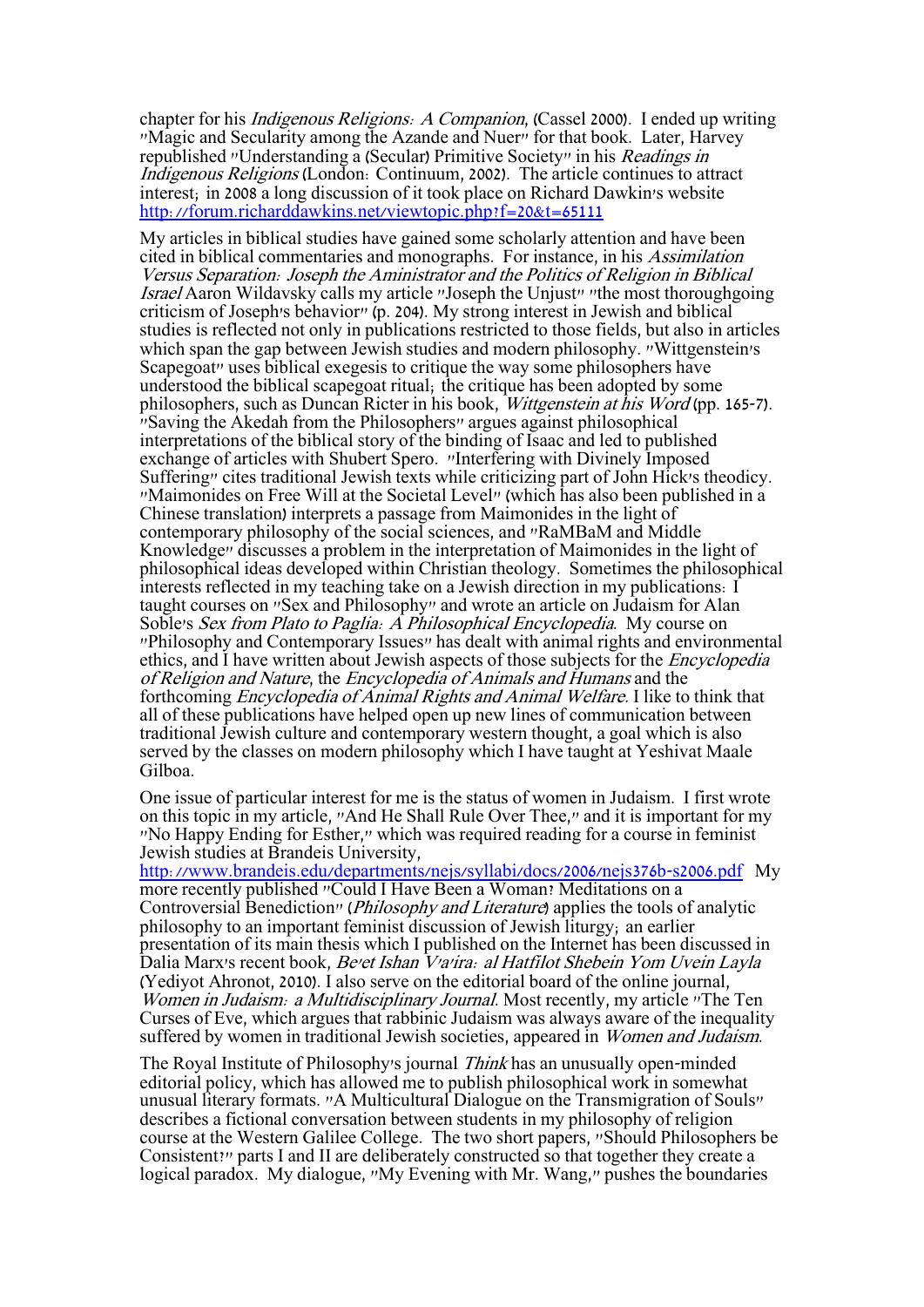of academic philosophical writing even farther. In it I interview the imaginary person who participated in thought experiments performed by the philosopher John Searle – and Searle's imaginary character complains that his creator faked the results of the thought experiments in his publications!

I am also interested in Jewish-Christian relations and have been involved in a number of interfaith activities, most notably the lectures I gave at the Akademie fur die Theologie des Volkes Gottes outside Rome in the summer of 2008. The content of part of one of the lectures later appeared as the article "Denke daran, den Namen des Herrn nicht unbedacht zu gebrauchen" and in an English language version as "Please Consider Not Taking the Lord's Name in Vain" in Expository Times. My philosophical, Jewish, and interfaith interests all came together in my Jewish reading of the Parable of the Good Samaritan, "Samaritans, Jews and Philosophers," which was discussed by W.R. Williams in his "Comment on 'Samaritan, Jews, and Philosophers,'" also appearing in Expository Times. My short piece, "Untangling σαβαχθάνι," also deals with a Gospel narrative. Most recently, I delivered a series of lectures introducing Judaism to students at the Nazareth Evangelical College.

Much of my academic activity takes place on the Internet. For many years I have been an active participant in the philos-l, philosop, and chora email distribution lists for academic philosophers and I have helped with the multimedia section of the EpistemeLinks academic philosophy portal. I also correspond frequently with overseas colleagues; we help each other with our research, teaching, and writing (see, for instance, Paul Roth's article for The Blackwell Guide to the Philosophy of the Social Sciences, John Goldingay's Theology of the Old Testament, James' Francis's Adults As Children: Images of Childhood in the Ancient World and the New Testament, and, in Israel, Menachem Kellner's Maimonides' confrontation with Judaism). Jonathan Glover has published our email correspondence on his website: [http://www.jonathanglover.co.uk/philosophy-beliefs-and-conflicts/philosophy](http://www.jonathanglover.co.uk/philosophy-beliefs-and-conflicts/philosophy-beliefs-and-conflicts)[beliefs-and-conflicts.](http://www.jonathanglover.co.uk/philosophy-beliefs-and-conflicts/philosophy-beliefs-and-conflicts) I have also guest lectured in American institutions via Skype.

Routledge just published Jewish Religious and Philosophical Ethics, which I edited together with Halla Kim and Curtis Hutt of the University of Omaha. My contribution to that book, "Angels vs Humans in the Moral Psychology of R. Meir Simhah Ha-Kohen of Dvinsk" and my recent essays "God the Walker" and "Six days you shall work…," reflect my growing interest in Jewish philosophical theology.

My current major writing project, a book entitled *Human/Divine Collaboration and its* Limits: Lessons from the Hebrew Scriptures has been sponsored by a grant from the John Templeton Foundation via the Herzl Institute in Jerusalem. It will integrate and expand upon much of my work in philosophy of religion, Jewish philosophical theology, and biblical studies. After completing that work, I hope to pursue new projects in practical ethics and the cultural meaning of artificial intelligence.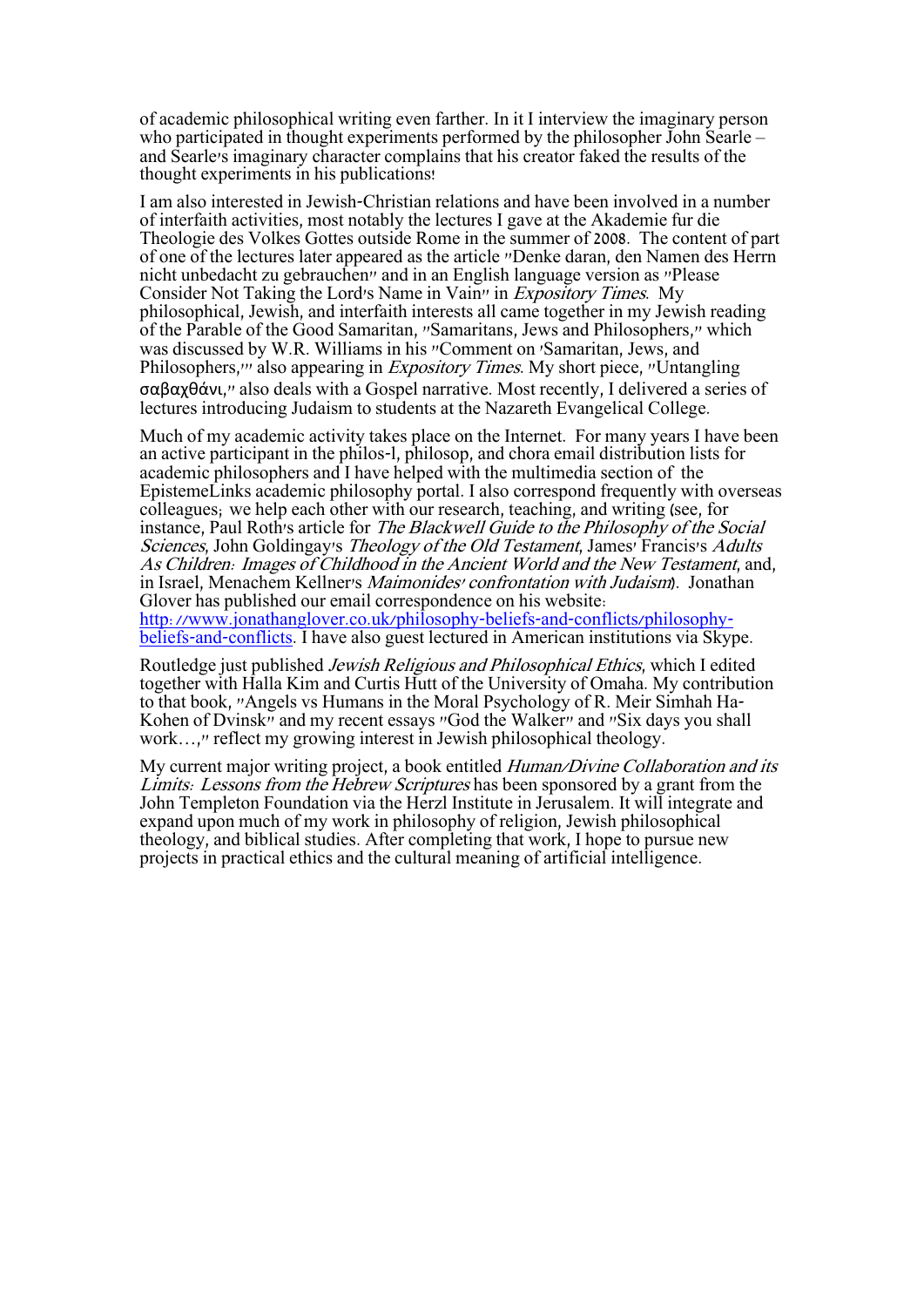# **Publications**

## Prof. Berel Dov Lerner

### **פרסומים שפיטים Publications Refereed**

**Books (as author) )מחבר )ספרים**

Lerner, B.D. (2001). Rules, Magic and Instrumental Reason: A Critical Interpretation of Peter Winch's Philosophy of the Social Sciences. London: Routledge. 179 pp.

#### **Books (as editor) )עורך )ספרים**

Hutt, C., Kim, H., & Lerner, B.D. (eds) (2018). Jewish Religious and Philosophical Ethics. London: Routledge.

### **Articles and Chapters in Book בספרים ופרקים מאמרים**

Lerner, B.D. (1999). Oppressive Metaphor and the Liberating Literal Sense. In: J. Francis, & R. Bisschops (Eds.), Metaphor, Canon and Community: Jewish, Christian and Islamic Approaches (pp. 233-241). James. Berne: Peter Lang. Reprinted with minor corrections in The Reconstructionist, 65, pp. 75-83.

Lerner, B.D. (2000). Magic and Secularity among the Azande and Nuer. In: G. Harvey (Ed.), Indigenous Religions: A Companion (pp. 113-124). London: Cassel.

Lerner, B.D. (2005). AD. Gordon. In: B. Taylor, & J. Kaplan (Eds.), Encyclopedia of Religion and Nature (p. 708). B. Bristol: Thoemmes Continuum International.

Lerner, B.D. (2005). Rabbi A. I. Kook and Vegetarianism. In: B. Taylor, J. Kaplan (Eds.), Encyclopedia of Religion and Nature (pp. 1696-1697). Bristol: Thoemmes Continuum International.

Lerner, B.D. (2005). Environmental Protection in Jewish Law. In: B. Taylor, & J. Kaplan (Eds.), Encyclopedia of Religion and Nature (pp. 921-923). Bristol: Thoemmes Continuum International.

Lerner, B.D. (2005). Judaism, History of. In: A. Soble (Ed.), Sex from Plato to Paglia: A Philosophical Encyclopedia (pp. 521-533). Westport, Conn: Greenwood Press,Vol.1.

Lerner, B.D. (2007). Judaism and Animals. In: M. Bekoff, J. Nystrom (Eds.), Encyclopedia of Human - Animal Relationships (pp. 545-551). Westport, Conn.: Greenwood Press, Vol. 2.

Lerner, B.D. (2010). Religion and Animals: Judaism, In: M. Bekoff (Ed.), Encyclopedia of Animal Rights and Animal Welfare (pp. 468-472). Westport, Conn.: Greenwood Press, Vol. 2.

Lerner, B.D. (2012). How Did the Prophets Know They Had Received Divine Revelation?. In: A. Budriūnaitė (Ed.), Religious Experience & Tradition: International interdisciplinary scientific conference (pp. 116-123). Kaunus: Vytautas Magnus University.

Lerner, B.D. (2018). Angels vs Humans in the Moral Psychology of R. Meir Simhah Ha-Kohen of Dvinsk. In C. Hutt, H. Kim, B.D. Lerner (eds) Jewish Religious and Philosophical Ethics (pp. 13-26) New York: Routledge.

Lerner, B.D. (2019). God the Walker, In Y. Hazoni and Dru Johnson (eds) On God's Perfection (pp. 27-42) Leiden: Brill.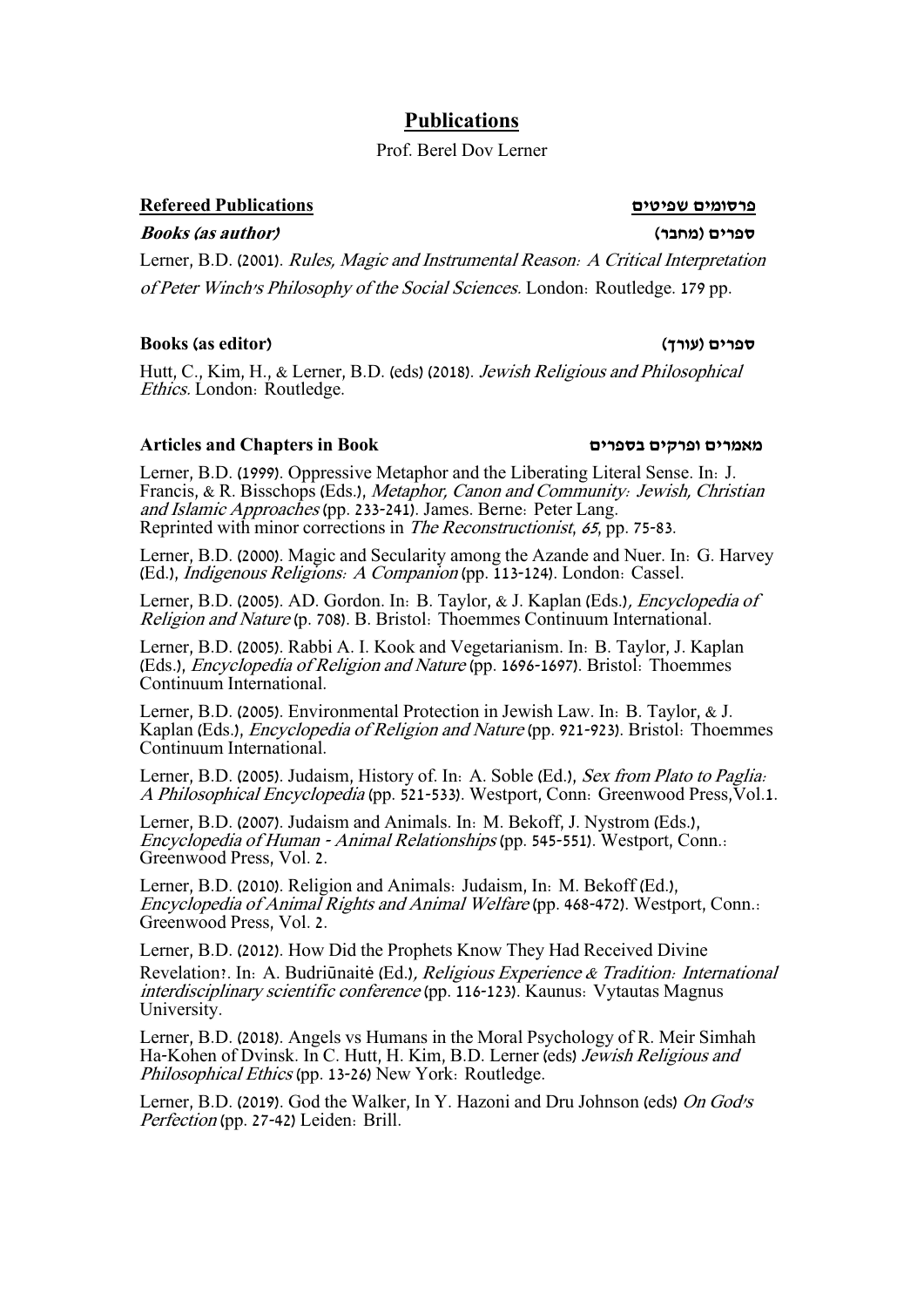Lerner, B.D. (2019). Six days you shall work…, in D. Birnbaum and M.S. Cohen (eds) V'Shamru (pp.23-34) New York: New Paradigm Matrix / J Levine Millennium.

#### **מאמרים בכתבי עת periodicals in Articles**

Lerner, B.D. (1988). And He Shall Rule Over Thee. Judaism, 37, 446-449.

Lerner, B.D. (1989). Joseph the Unrighteous. Judaism, 38, 278-81.

Lerner, B.D. (1990). Faith, Fiction and the Jewish Scriptures. Judaism, 39, 215-220.

Lerner, B.D. (1990). Could Moses' Hands Make War?, The Jewish Bible Quarterly, 19, 114-119.

Lerner, B.D. (1993). Redemption: Time and Space. The Jewish Bible Quarterly, 21. 178-182.

Lerner, B.D. (1994). Wittgenstein's Scapegoat. Philosophical Investigations, 17, 604- 612.

Lerner, B.D. (1995). The Materialist Mentality Revisited. Human Studies, 17, 449-459.

Lerner, B.D. (1995). Omphalos Revisited. The Jewish Bible Quarterly, 23, 162-167.

Lerner, B.D. (1995). Winch and Instrumental Pluralism. Philosophy of the Social Sciences, 25, 180-191.

Lerner, B.D. (1995). Understanding a (Secular) Primitive Society, Religious Studies, 31, 303-309. Republished in Readings in Indigenous Religions, Graham Harvey, editor (London: Continuum, 2002).

Lerner, B.D. (1998). Winch and Instrumental Pluralism: A Response to My Critics. Philosophy of the Social Sciences, 28, 312-320.

Lerner, B.D. (1999). Saving the Akedah from the Philosophers. The Jewish Bible Quarterly, 27, 167-173.

Lerner, B.D. (1999). Fierce Locusts and Timid Grasshoppers: An Ironic Pair of Biblical Metaphors. Vetus Testamentum, <sup>49</sup>, 545-548.

Lerner, B.D. (2000). Rahab the Harlot and Other Philosophers of Religion. The Jewish Bible Quarterly, 28, 52-55.

Lerner, B.D. (2000). Interfering with Divinely Imposed Suffering. Religious Studies, <sup>36</sup>, 95-102.

Lerner, B.D. (2001). No Happy Ending for Esther. Jewish Bible Quarterly, <sup>29</sup>, 4-12.

Lerner, B.D. (2001). The Akedah: Machloket L'Shem Shamayim Sofa L'Hitkayeim. The Jewish Bible Quarterly, 29, 118-124.

Lerner, B.D. (2002). Samaritans, Jews and Philosophers. Expository Times, <sup>113</sup>, 152- 156.

Lerner, B.D. (2003). The Gardens of Eden and Sodom. The Jewish Bible Quarterly, 31, 174-180.

Lerner, B.D. (2005). Maimonides on Free Will at the Societal Level, Interpretation: a Journal of Political Philosophy, <sup>32</sup>, 115-123. Chinese translation by Peng Lei, in Classici et Commentari (20): Plato's Disciples in Judaism (Liu Xiaofeng and Chen Shaoming, editors) Beijing: Huaxia Press, 2007, pp.114-123.

Lerner, B.D. (2009). Lot's Failed Test. The Jewish Bible Quarterly, 37(3), 153-6.

Lerner, B.D. (2009). RaMBaM and Middle Knowledge: a Puzzle. Lehem Mishneh, BDD [Bekhol Derakhekha Da'Ehu] <sup>21</sup>, 75-86.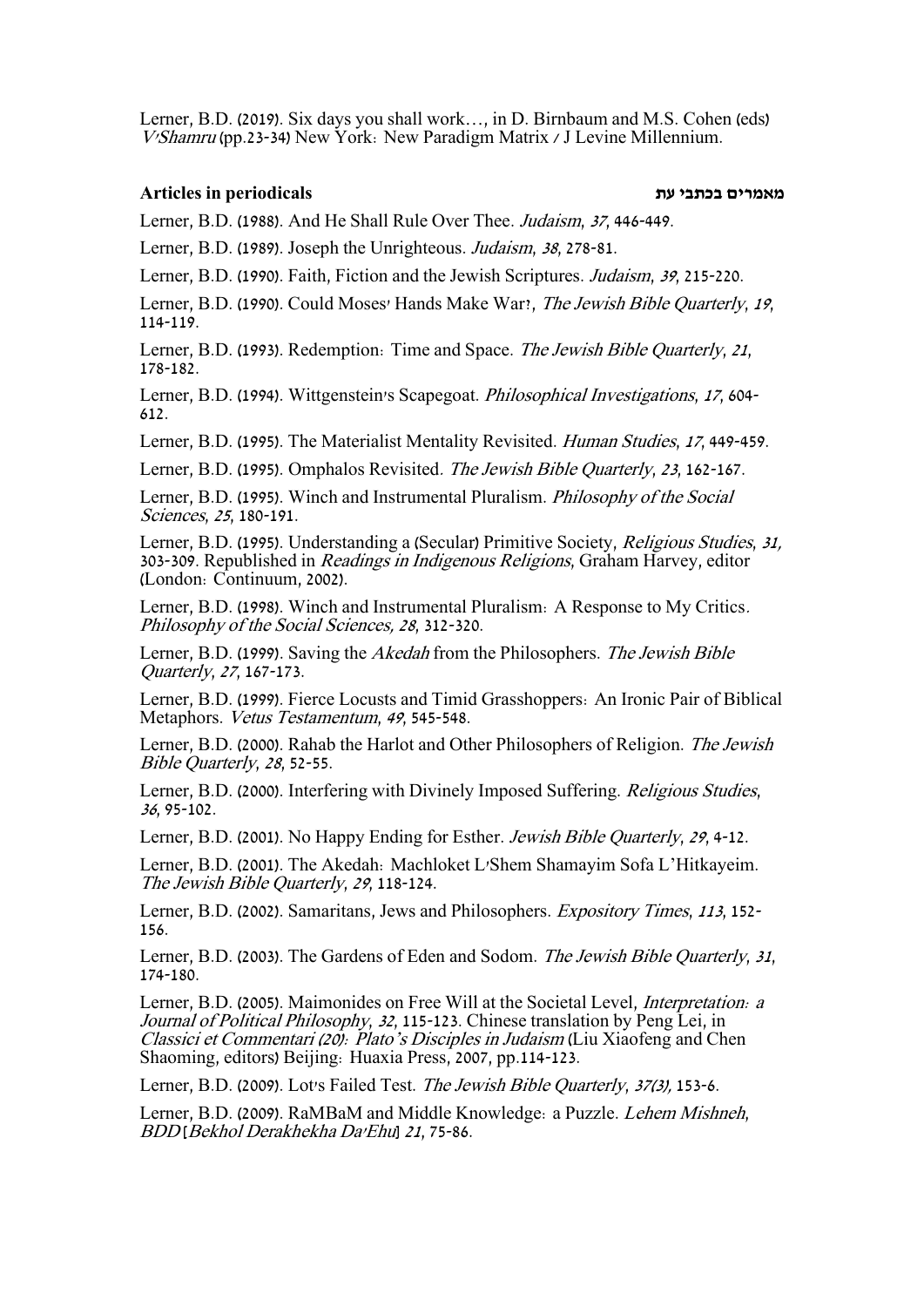Lerner, B.D. (2010). Please consider not taking the Lord's Name in Vain. Expository Times, 121, 339-341.

Lerner, B.D. (2010). Could I Have Been a Woman? Philosophical Reflections on a Controversial Benediction. Philosophy and Literature, 34, 425-434.

Lerner, B.D. (2010). Crying Out About Frogs (Ex 8:8) Vetus Testamentum, 60, 662-663.

Lerner, B.D. (2014). Saul and Genocide. Jewish Bible Quarterly. 42(1), 39-44.

Lerner, B.D. (2014). The Three-Day Plan. Jewish Bible Quarterly. 42(2), 95-102.

Lerner, B.D. (2014). Untangling σαβαχθάνι. Novum Testamentum. 56(2),7-96.

Lerner, B.D. (2018) Ten Curses of Eve. Women in Judaism: A Multidisciplinary Journal Volume, 15:1 <https://wjudaism.library.utoronto.ca/index.php/wjudaism/article/view/32359/24805>

#### **Reviews of Books in periodicals עת בכתבי ספרים בקורת**

Lerner, B.D. (1996). Review of Schick and Vaughn's, How to Think About Weird Things, American Philosophical Association Newsletter on Teaching Philosophy, 95, 122-123.

Lerner, B.D. (1997). Review of Antony Flew's, Thinking About Social Thinking, American Philosophical Association Newsletter on Teaching Philosophy, 96, 121-122.

Lerner, B.D. (1999). Review of Stephens and Gregory's, Seven Dilemmas in World Religions, American Philosophical Association Newsletter on Teaching Philosophy, <sup>99</sup>, 125.

Lerner, B.D. (2002). Review of John D .Caputo's, On Religion, Philosophy in Review, <sup>20</sup>, 256-257.

Lerner, B.D. (2003). We Don't Know What We're Doing. (Review of Daniel M. Wegner's The Illusion of Conscious Will), Human Nature Review, 3, 360-362.

Lerner, B.D. (2003). Review of Stephen P. Turner and Paul A. Roth (Eds), The Blackwell Guide to the Philosophy of the Social Sciences, Philosophy in Review, <sup>23</sup>, 412-413.

Lerner, B.D. (2004). Review of Wilfrid J. Waluchow, The Dimensions of Ethics: An Introduction to Ethical Theory and S. Jack Odell, On Consequentialist Ethics, Philosophy in Review, <sup>24</sup>, 136-140.

Lerner, B.D. (2004). Review of Michael J. Harris, Divine Command Ethics: Jewish and Christian Perspectives, Religious Studies, <sup>40</sup>, 383-386.

Lerner, B.D. (2004). Review of Norbert Samuelson, Jewish Philosophy: A Historical Introduction, Philosophy in Review, <sup>24</sup>, 438-440.

Lerner, B.D. (2004). Review of Bernard Williams, Truth and Truthfulness, Practical Philosophy, 7, 50.

Lerner, B.D. (2005). Review of Yaakov Malkin, Secular Judaism: Faith, Values, and Spirituality, Reviews in Religion and Theology, 12, 17-19.

Lerner, B.D. (2005). Review of Harry G. Frankfurt, On Bullshit, The Journal for Cultural and Religious Theory, 7(1). http://www.jcrt.org/archives/07.1/lerner.pdf

Lerner, B.D. (2006). Review of William J. Wainwright, Religion and Morality, Philosophy in Review, 26, 146-148.

Lerner, B.D. (2006). Review of Mark Ridley, How to Read Darwin, Practical Philosophy, 8, 58-59.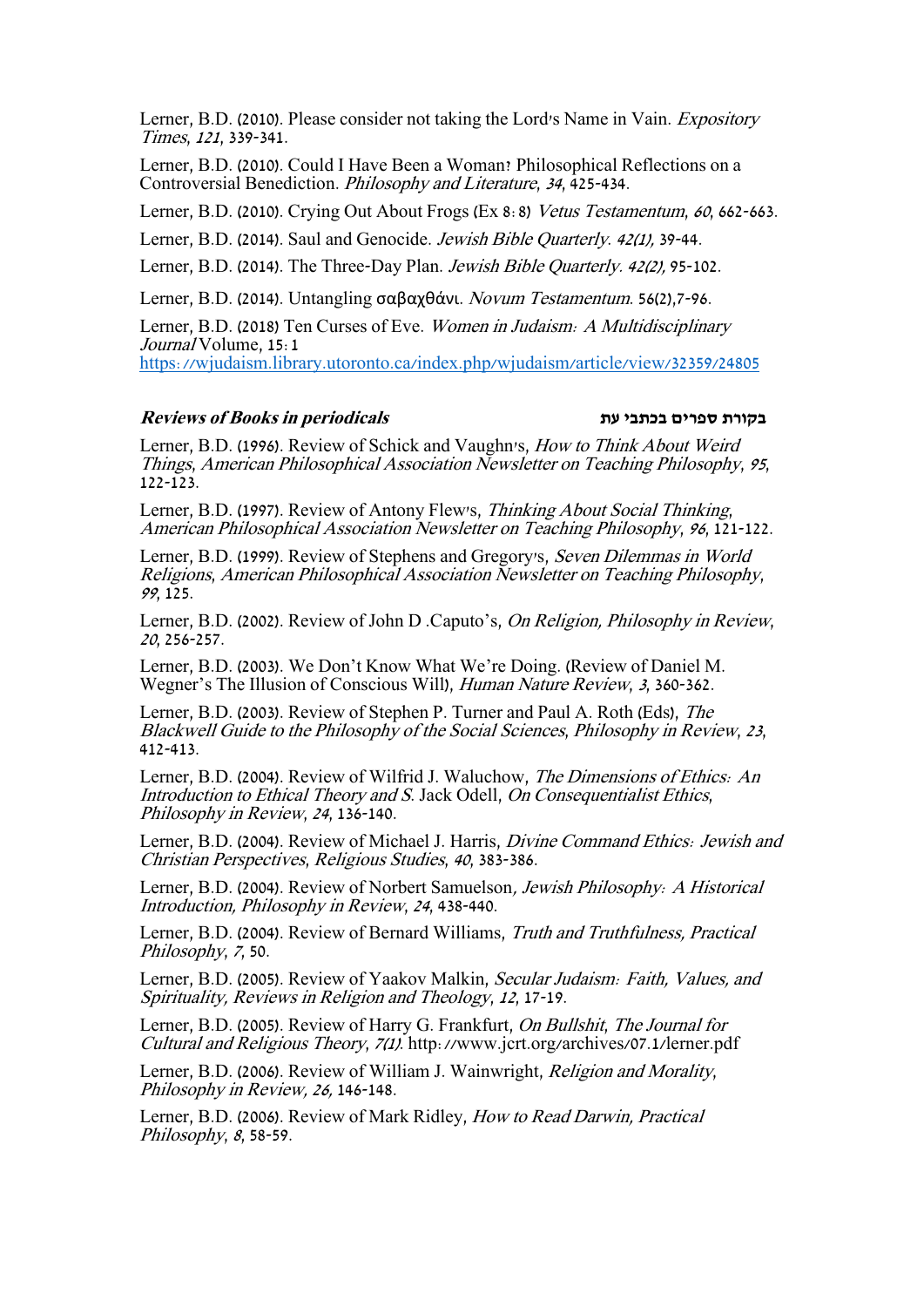Lerner, B.D. (2006). Review of Ray Monk, How to Read Wittgenstein, Practical Philosophy, 8, 59.

Lerner, B.D. (2007). Review of C. Mantzavinos, Naturalistic Hermeneutics, Practical Philosophy, 8, 55.

Lerner, B.D. (2008). Review of Michael S. Gazzaniga, The Ethical Brain, Practical Philosophy, 9, 45.

Lerner, B.D. (2008). Review of Penelope Deutscher, How to Read Derrida, Practical Philosophy, 9, 47-8.

Lerner, B.D. (2008). Review of Mark Wrathall, How to Read Heidegger, Practical Philosophy, <sup>9</sup>, 142-143.

Lerner, B.D. (2008). Review of Harry G. Frankfurt, The Reasons of Love, Practical Philosophy, 9, 130-131.

Lerner, B.D. (2008). Review of Nicholas Royle, How to Read Shakespeare, Practical Philosophy, 9, 145-146.

Lerner, B.D. (2008). Review of Peter Osborne, How to Read Marx, Practical Philosophy, 9, 139-141.

Lerner, B.D. (2008). Review of Lee McIntyre, Dark Ages: The case for a Science of Human Behavior, Philosophy in Review, 28, 134-136.

Lerner, B.D. (2009). Review of Neil C. Manson & Onora O'Neill, Rethinking Informed Consent in Bioethics, Philosophy in Review, 29, 45-47.

Lerner, B.D. (2009). Review of Colin McGinn, Mindfucking: a Critique of Mental Manipulation, Philosophy in Review, 29, 123-124.

Lerner, B.D. (2009). Review of Hillary Putnam, Jewish Philosophy as a Guide to Life: Rosenzweig, Buber, Levinas, Wittgenstein, Philosophy in Review, 29, 276-278.

Lerner, B.D. (2009). Review of David McFarland, Guilty Robots, Happy Dogs: the Question of Alien Minds, Philosophy in Review, 29, 363-365.

Lerner, B.D. (2010). Review of John Searle, Freedom & Neurobiology: Reflections on Free Will, Language, and Political Power, Practical Philosophy, 10, 141-143.

Lerner, B.D. (2010). Review of Terence Cave, How to Read Montaigne, Practical Philosophy, 10, 123-124.

Lerner, B.D. (2010). Review of Keith Ansell Pearson, How to Read Nietzsche, Practical Philosophy, 10, 124-125.

Lerner, B.D. (2010). Review of Val Dusek, Philosophy of Technology: an Introduction, Practical Philosophy, 10, 138-139.

Lerner, B.D. (2012). Review of Raymond J. Vanarragon, Key Terms in Philosophy of Religion. Philosophy in Review, 32, 232-3.

Lerner, B.D. (2012). Review of Robert Banks, And Man Created God: Is God a Human Invention?, Review of Religion and Theology, 20(1), 4-6.

Lerner, B.D. (2012). Review of P. Legrenzi & C. Umlita, Neuromania: On the Limits of Brain Science. Philosophy in Review, 32(6), 498-500.

Lerner, B.D. (2013). Review of Robert Banks, And Man Created God: Is God a Human Invention? Reviews. Reviews in Religion and Theology, 20(1), 4-6.

Lerner, B.D. (2013). Review of Moshe Halbertal, On Sacrifice, Philosophy in Review 33(2), 120-122.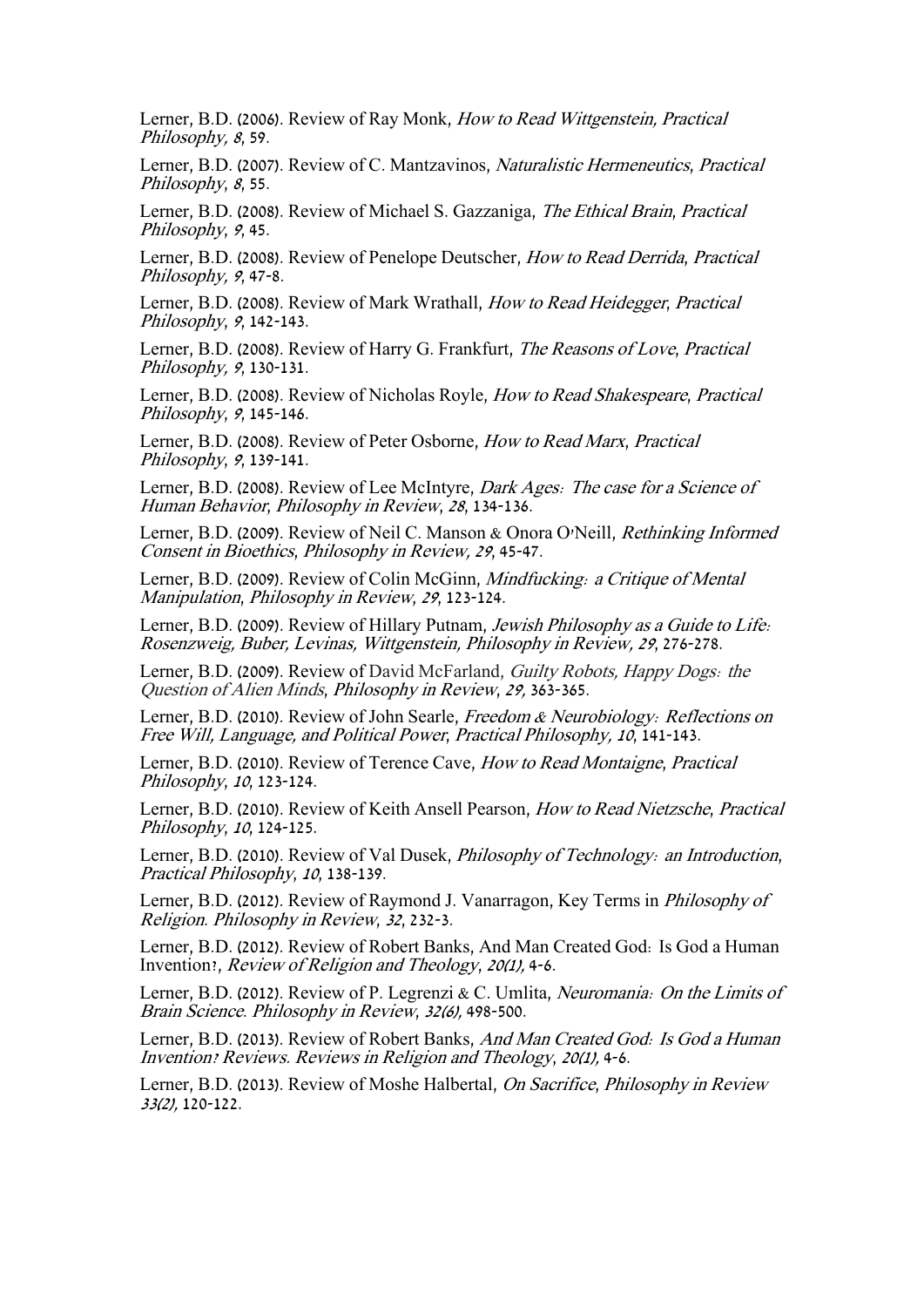Lerner, B.D. (2013). Review of Jerome Gellman, God's Kindness Has Overwhelmed Us: A Contemporary Doctrine of the Jews as the Chosen People, Reviews in Religion and Theology, 20(3), 413-416.

Lerner, B.D. (2013). Review of Scott A. Davidson, On the Intrinsic Value of Everything. Philosophy in Review 33(6), 5-443.

Lerner, B.D. (2014). Review of Jon D. Levenson, Inheriting Abraham: The Legacy of the Patriarch in Judaism, Christianity, and Islam. Reviews in Religion and Theology.  $21(1)$ , 2-70.

Lerner, B.D. (2014). Review of Yoram Hazony, The Philosophy of Hebrew Scripture, Reviews in Religion and Theology, 21(2), 7-225.

Lerner, B.D. (2014). Review of Moshe Halbertal, Maimonides: Life and Thought, Reviews in Religion and Theology, 21(4), 497-499.

Lerner, B.D. (2015). Review of Samuel Sheffer & Nikko Kolodny, (Ed.). Death and the Afterlife. Philosophy in Review, 35(3), 5-174.

Lerner, B.D. (2015). Review of Nathan Schneider. God in Proof: The Story of a Search from the Ancient to the Internet. Reviews in Religion and Theology, 22(4),376-379.

Lerner, B.D. (2017). Review of Jon D. Levenson. The Love of God: Divine Gift, Human Gratitude, and Mutual Faithfulness in Judaism. Reviews in Religion and Theology, 24(1),138-140.

Lerner, B.D. (2017). Review of Michael Fagenblat (ed) Negative Theology as Jewish Mod

ernity. Reviews in Religion and Theology 25(2),264-268.

Lerner, B.D. (2019). Review of Shira Weiss, Joseph Albo on Free Choice: Exegetical Innovation in Medieval Jewish Philosophy. Reviews in Religion and Theology 26:1:175-7<https://onlinelibrary.wiley.com/doi/full/10.1111/rirt.13502>

Lerner, B.D. (2020). Review of Dru Johnson, Human Rites – the Power of Rituals, Habits, and Sacraments. Reviews in Religion and Theology 27:1:82-4.

Lerner,B.D. (2020). Review of Chaim M. Saiman, Halakhah: the Idea of Rabbinic Law. Reviews in Religion and Theology 27: 1:105-9.

Lerner, B.D. (2020) Review of W, Paul Franks (ed. *), Explaining Evil: FourViews.* . Reviews in Religion and Theology 27:2:105-9204-8.

#### **פרסומים שאינם שפיטים publications refereed-non**

.

לרנר, ב . (ניסן תשנ"ז). מהי גדולתה של שבת הגדול? 45/7), ע' 194.

לרנר, ב . (ניסן תשנ"ז). *ה"ימיו" וירושלים, 45)8)*, עמ' 7-226.

לרנר, ב. (אב-אלול תשנ"ז). *והוא ימשל בך. 12/45-11),* עמ' 41-339.

Lerner, B.D. (1999). Pharaoh and the freedom to will the good. Le'ela, December, 11- 13.

Lerner, B.D. (2005). A Multicultural Dialogue on the Transmigration of Souls. Think: Philosophy for Everyone, 77-85.

Lerner, B.D. (2006). The Challenge of Ruth. Jerusalem Post 31 May. Rcoverable at [http://www.jpost.com/LandedPages/PrintArticle.aspx?id=23358.](http://www.jpost.com/LandedPages/PrintArticle.aspx?id=23358)

Lerner, B.D. (2008). Denke daran, den Namen des Herrn nicht unbedacht zu gebrauchen, Heute in Kirche und Welt, 8, August, pg. 13.

Lerner, B.D. (2008). Should Philosophers be Consistent? Part I. Think, 18, 201-202.

Lerner, B.D. (2008). Should Philosophers be Consistent? Part II. Think, 18, 203-204.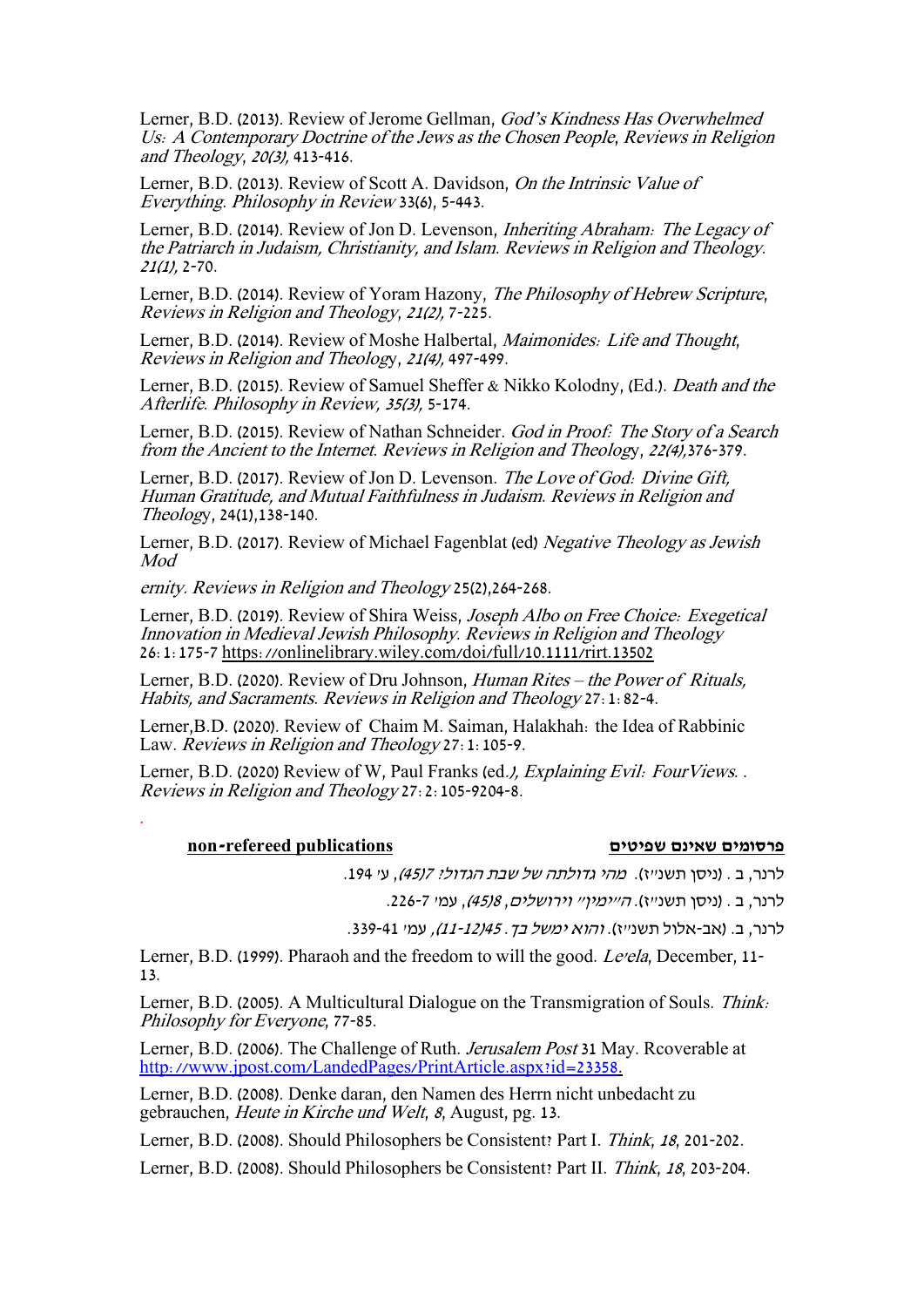Lerner, B.D. (2011). My Evening with Mr. Wang (a dialogue on the use of thought experiments in philosophy), Think, 10, 83-93.

### **Book reviews in non-refereed journals**

Lerner, B.D. (2002). Review of Onora O'Neil A Question of Trust, Metapsychology, <http://mentalhelp.net/books/books.php?type=de&id=1418>

Lerner, B.D. (2003). Review of Judith Thomson, Goodness and Advice, Metapsychology, <http://mentalhelp.net/books/books.php?type=de&id=1686>

Lerner, B.D. (2003). Review of Steven Goldberg, Fads and Fallacies in the Social Sciences, Metapsychology,<http://mentalhelp.net/books/books.php?type=de&id=1901>

Lerner, B.D. (2004). Review of Simon Blackburn, Lust, Metapsychology, <http://mentalhelp.net/books/books.php?type=de&id=2287>

Lerner, B.D. (2005). Review of Robert C. Solomon, editor, Thinking and Feeling: Contemporary Philosophers on Emotions, Metapsychology, <http://mentalhelp.net/books/books.php?type=de&id=2618>

Lerner, B.D. (2008). Review of Bernard Williams, Shame and Necessity, Metapsychology,

[http://metapsychology.mentalhelp.net/poc/view\\_doc.php?type=book&id=4513&cn=3](http://metapsychology.mentalhelp.net/poc/view_doc.php?type=book&id=4513&cn=394) [94](http://metapsychology.mentalhelp.net/poc/view_doc.php?type=book&id=4513&cn=394)

Lerner, B.D. (2008). Review of David Rodin (Editor), [War, Torture and Terrorism](http://www.amazon.com/exec/obidos/ASIN/140517398X/themetapsycholog) Ethics and War in the 21st Century, Metapsychology, [http://metapsychology.mentalhelp.net/poc/view\\_doc.php?type=book&id=4633&cn=1](http://metapsychology.mentalhelp.net/poc/view_doc.php?type=book&id=4633&cn=135) [35](http://metapsychology.mentalhelp.net/poc/view_doc.php?type=book&id=4633&cn=135)

Lerner, B.D. (2009). Review of Michael Ruse: Evolution and Religion: a Dialogue. Metapsychology,

[http://metapsychology.mentalhelp.net/poc/view\\_doc.php?type=book&id=4763&cn=1](http://metapsychology.mentalhelp.net/poc/view_doc.php?type=book&id=4763&cn=167) [67](http://metapsychology.mentalhelp.net/poc/view_doc.php?type=book&id=4763&cn=167)

Lerner, B.D. (2009). Review of Irving Singer, Philosophy of Love: a Partial Summing Up. Metapsychology,

[http://metapsychology.mentalhelp.net/poc/view\\_doc.php?type=book&id=4906&cn=3](http://metapsychology.mentalhelp.net/poc/view_doc.php?type=book&id=4906&cn=394) [94](http://metapsychology.mentalhelp.net/poc/view_doc.php?type=book&id=4906&cn=394)

Lerner, B.D. (2009). Review of David Shoemaker, Personal Identity and Ethics: a Brief Introduction. Metapsychology,

[http://metapsychology.mentalhelp.net/poc/view\\_doc.php?type=book&id=4963&cn=3](http://metapsychology.mentalhelp.net/poc/view_doc.php?type=book&id=4963&cn=394) [94](http://metapsychology.mentalhelp.net/poc/view_doc.php?type=book&id=4963&cn=394)

Lerner, B.D. (2009). Review of Neil M. Gorsuch, The Future of Assisted Suicide and Euthanasia. Metapsychology,

[http://metapsychology.mentalhelp.net/poc/view\\_doc.php?type=book&id=5122&cn=1](http://metapsychology.mentalhelp.net/poc/view_doc.php?type=book&id=5122&cn=135) [35](http://metapsychology.mentalhelp.net/poc/view_doc.php?type=book&id=5122&cn=135)

Lerner, B.D. (2009). Review of Mark Schultz, Zander Cannon and Kevin Cannon, The Stuff of Life: A Graphic Guide to Genetics and DNA. Metapsychology, [http://metapsychology.mentalhelp.net/poc/view\\_doc.php?type=book&id=5106&cn=1](http://metapsychology.mentalhelp.net/poc/view_doc.php?type=book&id=5106&cn=166)

[66](http://metapsychology.mentalhelp.net/poc/view_doc.php?type=book&id=5106&cn=166)

Lerner, B.D. (2010). Review of Philip Pettit, Made with Words: Hobbes on Language, Mind, and Politics. Metapsychology,

[http://metapsychology.mentalhelp.net/poc/view\\_doc.php?type=book&id=5663&cn=3](http://metapsychology.mentalhelp.net/poc/view_doc.php?type=book&id=5663&cn=394) [94](http://metapsychology.mentalhelp.net/poc/view_doc.php?type=book&id=5663&cn=394)

Lerner, B.D. (2010). Review of Gail Dine, Pornland: How Pornography has Hijacked Our Sexuality. Metapsychology,

[http://metapsychology.mentalhelp.net/poc/view\\_doc.php?type=book&id=5741&cn=4](http://metapsychology.mentalhelp.net/poc/view_doc.php?type=book&id=5741&cn=400) [00](http://metapsychology.mentalhelp.net/poc/view_doc.php?type=book&id=5741&cn=400)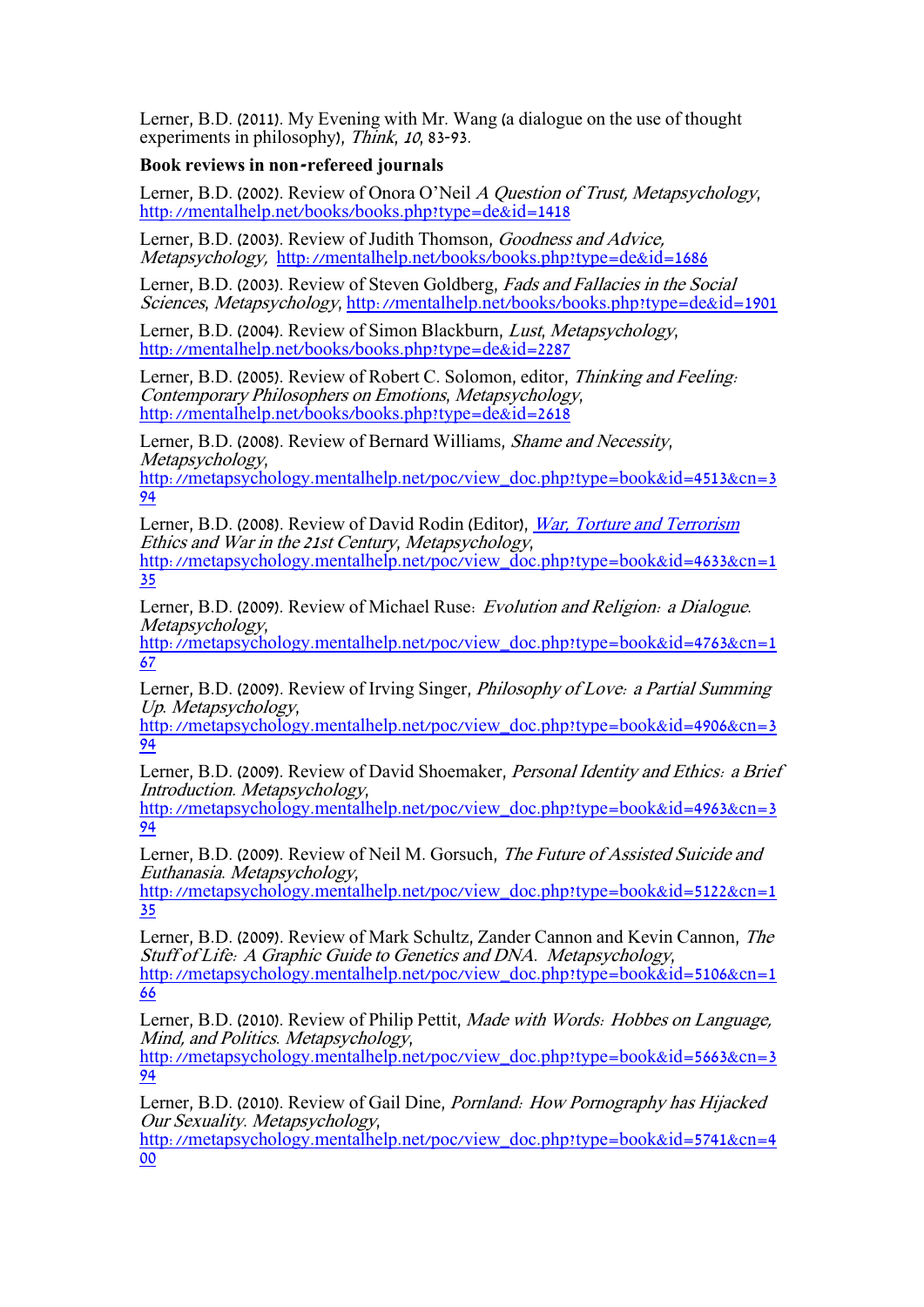Lerner, B.D. (2010). Review of Joe S. McIlhaney, Jr. and Freda McKissic Bush, Hooked:New Science on How Casual Sex is Affecting Our Children. Metapsychology, [http://metapsychology.mentalhelp.net/poc/view\\_doc.php?type=book&id=5825&cn=4](http://metapsychology.mentalhelp.net/poc/view_doc.php?type=book&id=5825&cn=400) [00](http://metapsychology.mentalhelp.net/poc/view_doc.php?type=book&id=5825&cn=400)

#### **Papers Presented At Scientific Conferences מדעיים בכנסים הרצאות**

Lerner, B.D. (1994, November). Winch and Instrumental Pluralism. Departmental Seminar in Philosophy, Ben Gurion University, Beersheva, Israel.

Lerner, B.D. (1995, November). Demythologizing and "Remythologizing" Scripture After Wittgenstein: The Return of the Literal. Colloquium on Modern Theories of Allegory: Imaginative Discourse and Historical Continuity, The Center for Literary Studies of the Hebrew University of Jerusalem, Jerusalem, Israel.

Lerner, B.D. (1997, April). Oppressive Metaphor and the Liberating Literal Sense. Linguistic Agency University of Duisburg Symposium on Metaphor and Religion, Duisburg, Germany.

Lerner, B.D. (1997, December). Maimonides on Sociological Determinism and the Covenant between God and the People of Israel. Sponsored by the Department of Philosophy and the Wolfson Chair of Jewish Thought, Haifa University, Haifa, Israel.

Lerner, B.D. (1999, December). Could Moses' Hands Make War?. Limmud Conference, University of Nottingham, Nottingham, UK.

Lerner, B.D. (1999, December). And He Shall Rule Over You. Limmud Conference, University of Nottingham, Nottingham, UK.

Lerner, B.D. (1999, December). Slaveowner, Landowner, Liberator. Limmud Conference, University of Nottingham, Nottingham, UK.

Lerner, B.D. (1999, December). No Happy Ending for Esther. Limmud Conference, University of Nottingham, Nottingham, UK.

Lerner, B.D. (2000, September). Language Goes on a Hawaiian Holiday. Peter Winch and the Idea of a Social Science Conference, University of Bristol, Bristol.

Lerner, B.D. (2004, October). Biblical Truth, Biblical Mythology, Guest lecturer for the Jewish Studies Program, University of North Texas. and guest course lecturer, Environmental Ethics and Judaism.

Lerner, B.D. (2004, December). Is Incest Immoral? First International Maimonides Conference on Medicine and Ethics, Sheraton Moriah Hotel, Tiberius, Israel.

Lerner, B.D. (2008, June). The Character and Limits of Human Action, Akademie fur die Theologie des Volkes Gottes, Villa Cavalletti, Italy in course given from 20- 27.6.08.

Lerner, B.D. (2008, December). Could I Have Ben A Gentile? Eleventh Annual Conference of the Institute for Rabbinic Thought: Israel: Election and Identity in Rabbinic Thought, Beit Morasha, Jerusalem.

Lerner, B.D. (2010, May). Could I Have Been a Woman? Western Galilee College Faculty Workshop,"Minorities, Periphery, Education and Multiculturalism", Western Galilee College, Akko, Israel.

Lerner, B.D. (2011, March). The Night Evans-Pritchard Saw 'Witchcraft' Fly By. The Eleventh Annual Conference of the Israeli Society for the History and Philosophy of Science, Bloomfield Science Museum, Jerusalem.

Lerner, B.D. (2011, May). The Cow Who Observed the Sabbath: The Medieval Legend of Rabbi Yohanan ben Torta. Animals as Religious Subjects Conference, Chester University, UK.